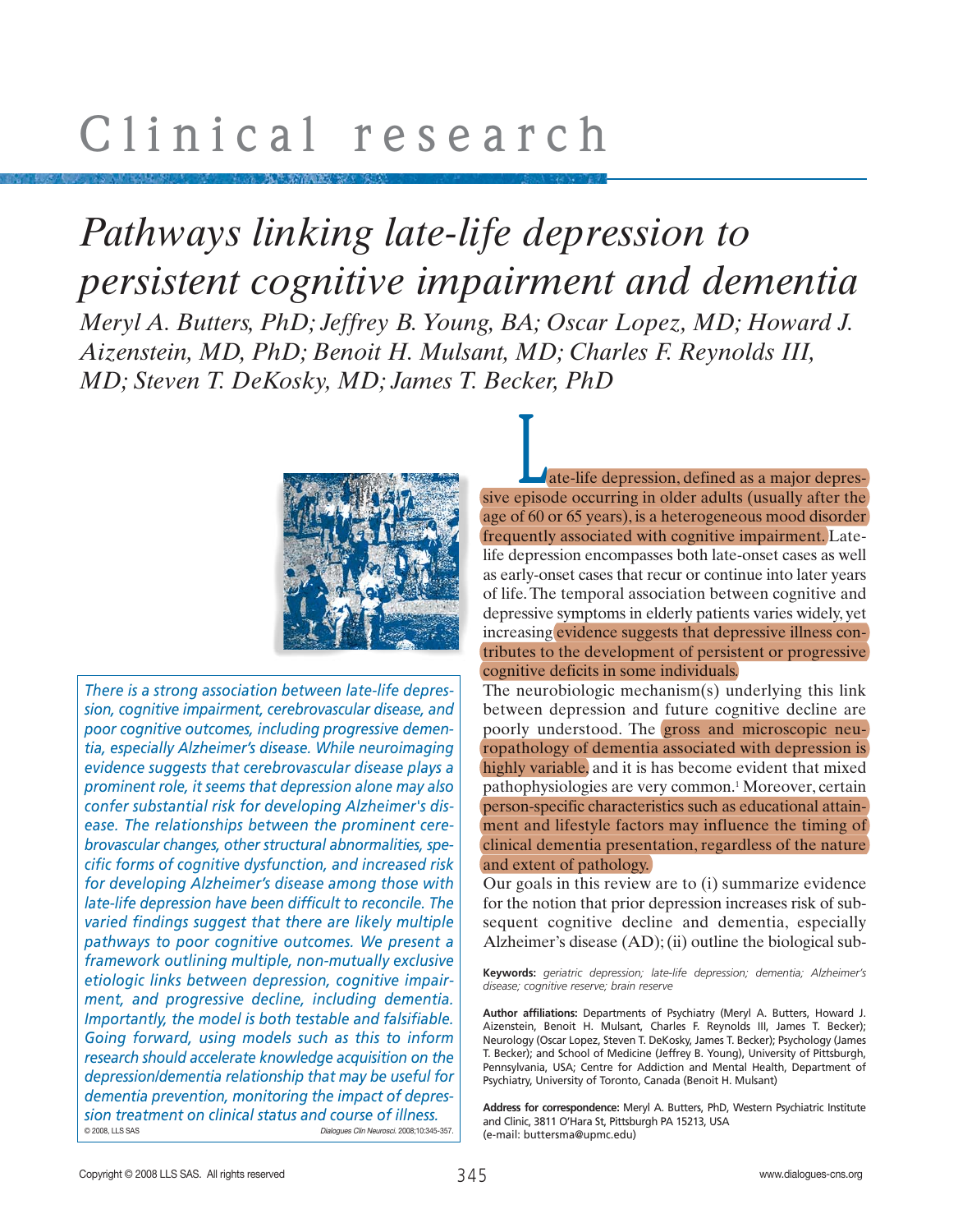#### **Selected abbreviations and acronyms**

| AD         | Alzheimer's disease               |
|------------|-----------------------------------|
| <b>CAD</b> | coronary artery disease           |
| <b>HPA</b> | hypothalamic-pituitary-adrenal    |
| <b>MCI</b> | mild cognitive impairment         |
| <b>MDE</b> | major depressive episode          |
| <b>WMH</b> | hyperintense white matter regions |

strates proposed to mediate this association; and (iii) use the concepts of brain and cognitive reserve to integrate existing evidence into linked pathways connecting depression to AD.

### **Does depression increase risk of subsequent cognitive decline and dementia?**

Clinical, case-control, and epidemiologic studies show an association between late-life depression and persistent cognitive deficits, and between history of depression and subsequent dementia, especially AD. Studies of late-life depression generally find significant cognitive impairment concurrent with affective symptoms, (eg, refs 2,3) that is mediated almost entirely by slowed information processing<sup>3-5</sup> or working memory deficits.<sup>5</sup> The cognitive deficits accompanying late-life depression often persist following treatment and remission of affective symptoms.5-8 One year after good treatment response for a major depressive episode, significant impairment was found in 23% of subjects who had been deemed cognitively intact while depressed.<sup>9</sup>

Two recent meta-analyses found that a history of depression approximately doubles an individual's risk of subsequent dementia in general<sup>10</sup> and AD in particular.<sup>11</sup> Yet, many large individual studies have found no such relationship, giving rise to varying conclusions regarding the temporal and directional association between depression and mild cognitive impairment (MCI) and/or dementia.12,13 That is, it is not clear whether prior depression is a true etiologic risk factor for dementia or rather represents a prodromal clinical manifestation of dementia neuropathology. Some evidence suggests that risk for both MCI and dementia is proportionate to cumulative depression burden in terms of symptom severity, lifetime duration of depression, or number of major depressive episodes (MDEs). In the Cardiovascular Health Study, severity of depressive symptoms independently predicted diagnosis of MCI 6 years later.14 A large Danish case-registry study found the number of prior MDEs predicted dementia

diagnosis, with a hazard ratio increasing by 13% per MDE.<sup>15</sup> Finally, several studies<sup>16-18</sup> suggest the longer the interval between onset of first depressive episode and time of assessment for dementia, the greater the risk of dementia (also see meta-analyses in refs 10,11). Overall, the weight of available evidence suggests that depression, including related pathophysiologic processes, may act as a true risk factor for MCI and dementia. However, there is no consensus as yet on this point.

Other studies have found that the shorter the interval between depression onset and assessment for dementia, the greater the risk,<sup>19-21</sup> while others found no such relationship between depression and cognitive impairment<sup>22</sup> or subsequent dementia.12,23,24 Such findings suggest that when depressive and cognitive symptoms appear close in time they likely arise from common neuropathologic processes. This is an important competing hypothesis to the concept of depression as a risk factor for dementia. Overall, these findings emphasize the heterogeneity of late-life depression, its cognitive manifestations, and possible cognitive sequelae. Many authors emphasize the importance of determining whether depression is a true risk factor versus an early symptom occurring in the prodromal phase of dementia, particularly AD. Substantial support exists for both hypotheses, and they are not mutually exclusive. This report does not resolve this issue; rather, we review evidence for several specific pathways by which depression may be linked to subsequent cognitive decline and dementia and present two related models that accommodate and reconcile many of the seemingly disparate research findings. One model is shown in *Figure 1* and presents three interacting links which affect brain and cognitive reserve thereby moderating the relationship between underlying AD neuropatholgy and its expression as clinical dementia. In the sections that follow we discuss the evidence for each of the pathways and links.

### **Neurobiologic substrates mediating the depression-cognitive decline-dementia links**

**Glucocorticoids contribute to hippocampal atrophy and learning/episodic memory impairment**

Depression is associated with neuroendocrine changes similar to those observed in animal models of chronic stress, including abnormalities within the hypothalamicpituitary-adrenal (HPA) axis. Most notably, depressed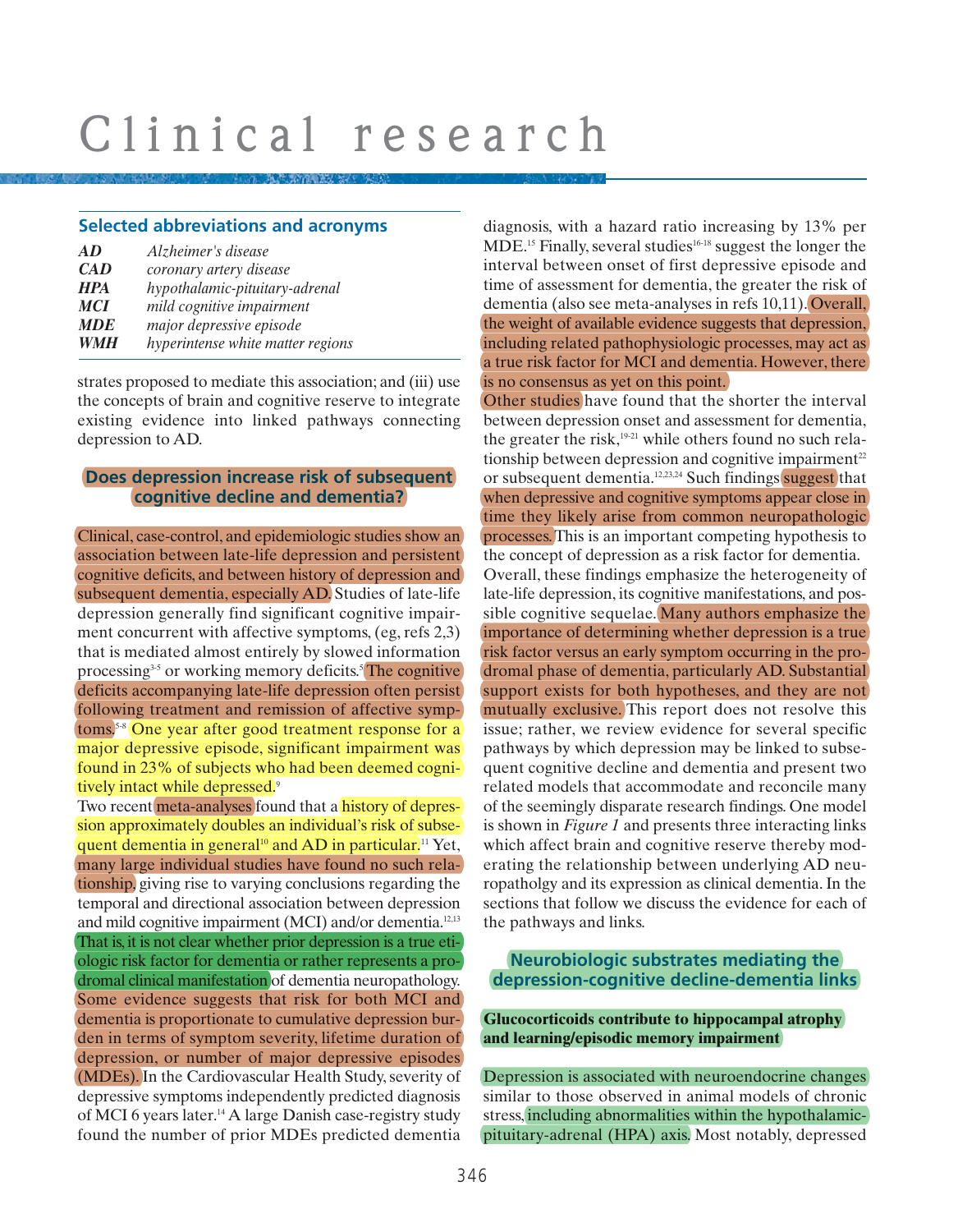subjects have been shown to exhibit *increased HPA central drive* with elevated corticotrophin-releasing hormone (CRH) and vasopressin production by cells of the hypothalamic paraventricular nucleus (PVN); *impaired negative feedback regulation* due to decreased expression of corticosteroid receptors in the hypothalamus and pituitary as well as upstream CNS regulatory centers; and *adrenal hypertrophy* (reviewed in ref 25). The net effect of these changes in HPA function is chronic elevation of adrenal glucocorticoid production with impaired negative feedback and abnormal homeostatic regulation. Such HPA dysregulation is clinically detectable (via dexamethasone nonsuppression or elevated 24-hour urinary cortisol) in about half of patients with major depression.25,26 HPA dysregulation may be more common among older depressed individuals, as suggested by the finding of a significant correlation between age and post-dexamethasone cortisol levels in individuals with late-life depression.<sup>27</sup>

Adrenal glucocorticoid/cortisol regulates HPA activity through both direct negative feedback at the pituitary

and hypothalamus and indirect mechanisms involving higher central nervous system (CNS) centers.The human hippocampus, for example, contains large numbers of corticosteroid receptors and plays a critical role in downregulating CRH release via a multisynaptic pathway terminating in γ-aminobutyric acid (GABA)-ergic output to the paraventricular nucleus (reviewed in ref 28). At the same time, HPA disturbances causing prolonged hypercortisolemia may promote hippocampal atrophy and functional decline, such that HPA regulation is further compromised. This interaction may underlie the observed association between hypercortisolemic disease states such as Cushing's syndrome and depression, and both hippocampal atrophy and impairment in the verbal and spatial memory functions subserved by the hippocampus.29,30

Animal studies suggest that high-stress conditions or exogenous glucocorticoids can cause hippocampal neuronal damage<sup>31</sup> and memory impairment.<sup>32</sup> These changes have been observed concurrent with stress or exogenous



**Figure 1.** Proposed predominant mechanisms by which depression increases risk for Alzheimer's dementia (AD).

\*The very recently postulated direct pathway leading from hypercortisolemia or elevated glucocorticoids to AD neuropathology is represented with a dashed line because, while evidence is growing, it has at present relatively less support than the other proposed pathways.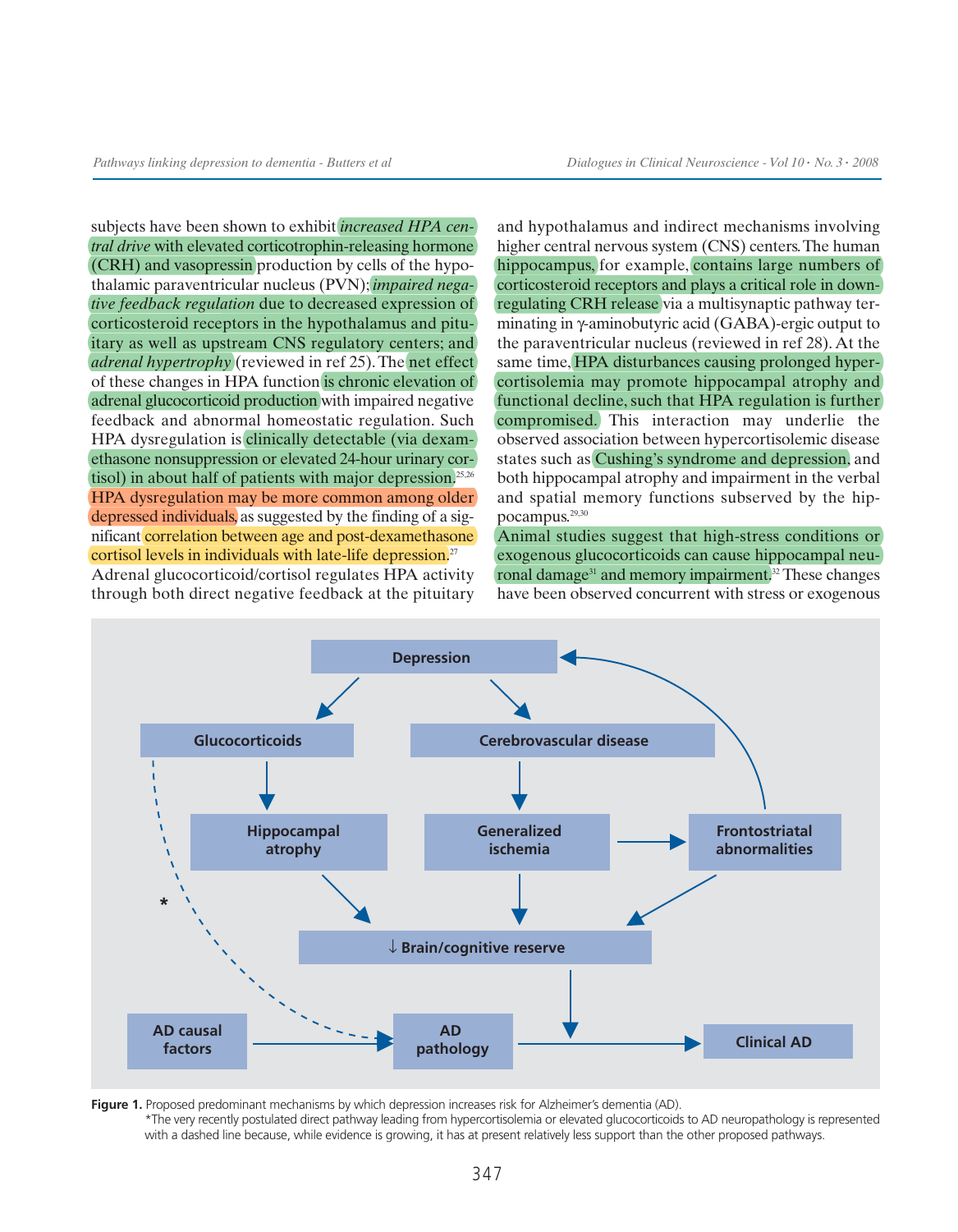glucocorticoid administration, and appear to progress over a lifetime of stress or glucocorticoid excess (see review in ref 33). Human studies in older adults likewise suggest that hippocampal size and function are diminished in the setting of elevated glucocorticoids, $34,35$  and in proportion to duration of prior hypercortisolemia.<sup>36</sup>

On the basis of these findings, many have hypothesized that glucocorticoids may promote hippocampal cell injury and death when chronically elevated, as in the setting of hypercortisolemica associated with major depression. Glucocorticoid-induced cellular damage may be mediated through effects on several biochemical substrates. Postulated mechanisms include decreased glucose uptake and ATP generation, elevated intracellular calcium with increased free radical production and degradative enzyme activity, and impaired uptake of glutamate from hippocampal synapses resulting in excitotoxicity.28,37 In addition, hypercortisolemia has been linked to a decrease in neurogenesis in the dentate gyrus.<sup>38</sup> While the combination of cell death and decreased neurogenesis may theoretically contribute to hippocampal cell loss over time, recent evidence suggests at most a minor role for this mechanism in hypercortisolemic human subjects in the absence of cooccurring insults.39 Animal and human studies support the idea that glucocorticoids contribute to hippocampal atrophy and functional deficits predominantly through more subtle alterations, including reduced synapse number,<sup>40</sup> atrophy of pyramidal cell dendrites,<sup>41</sup> derangement of glial cells,42 and other changes.

Neuroimaging studies have generally shown reduced hippocampal volumes in late-life depression subjects relative to age-matched controls (See meta-analysis by Videbech and Ravnkilde),<sup>43</sup> although this finding is not universal.44-46 Furthermore, many studies find a significant association between hippocampal atrophy and greater lifetime duration of depression, as assessed by number of depressive episodes, $43$  total days depressed, $30,47$  total days of untreated depression,<sup>48</sup> duration since first depressive episode,49 or early-onset as opposed to late-onset depression.<sup>50</sup> Although these findings differ somewhat, most studies support to some degree the notion that depression-related hypercortisolemia can compromise hippocampal structure and function, especially in the context of old age and comorbid disease.

The impact of glucocorticoids on brain structures can be expected to vary not only with age and disease status, but also with individual genetic and environmentallyimparted differences influencing hippocampal volume and connectivity, HPA reactivity, and other neurobiologic factors.39,51 Besides the possibility of persistent synapse or neuron loss induced directly by prolonged hypercortisolemia, glucocorticoid-related derangement of hippocampal physiology, as described above, may increase vulnerability to damage through other pathophysiologic mechanisms.This latter effect may become clinically relevant in older persons with co-occurring neuronal insults such as accumulating AD pathology or cerebrovascular disease, promoting synapse or neuron loss through a synergistic relationship with these factors.

The loss of hippocampal volume and memory function observed in some elders with late-life depression suggests the possibility that depression may be a predispositional risk factor for AD in particular. Indeed, lower hippocampal volumes independently predict subsequent AD in groups of MCI and cognitively normal elderly subjects.<sup>52</sup> Likewise, deficits in verbal learning and memory, similar to those described in euthymic patients with history of major depression,<sup>30</sup> also predict AD (eg, ref 53). While a primary causal role for depression in AD pathogenesis seems unlikely, depression-associated hypercortisolemia leading to decline in hippocampal size, connectivity and cognitive function may represent one of multiple links between depression and dementia as described below (also see *Figure 1*).

#### **Biologic relationships between depression and Alzheimer's disease**

The association between depression and dementia suggested by epidemiologic data<sup>10,11</sup> may be partially explained by one or more direct mechanistic links between late-life depression-related processes and ADspecific neuropathology (focal and diffuse cortical neuronal loss, β-amyloid plaques, and neurofibrillary tangles). Emerging evidence from neuroimaging studies, postmortem neuropathologic analyses, and animal models provides support for such links.

Some structural magnetic resonance imaging (MRI) studies find that hippocampal atrophy is more strongly associated with late-onset than early-onset depression, suggesting that early AD-related pathophysiology could generate both hippocampal atrophy and depressive symptoms in some elderly persons.<sup>54,55</sup> In addition, one of these studies failed to find a significant correlation between hippocampal volume and cortisol level among elders with depression. Furthermore, the late-life depres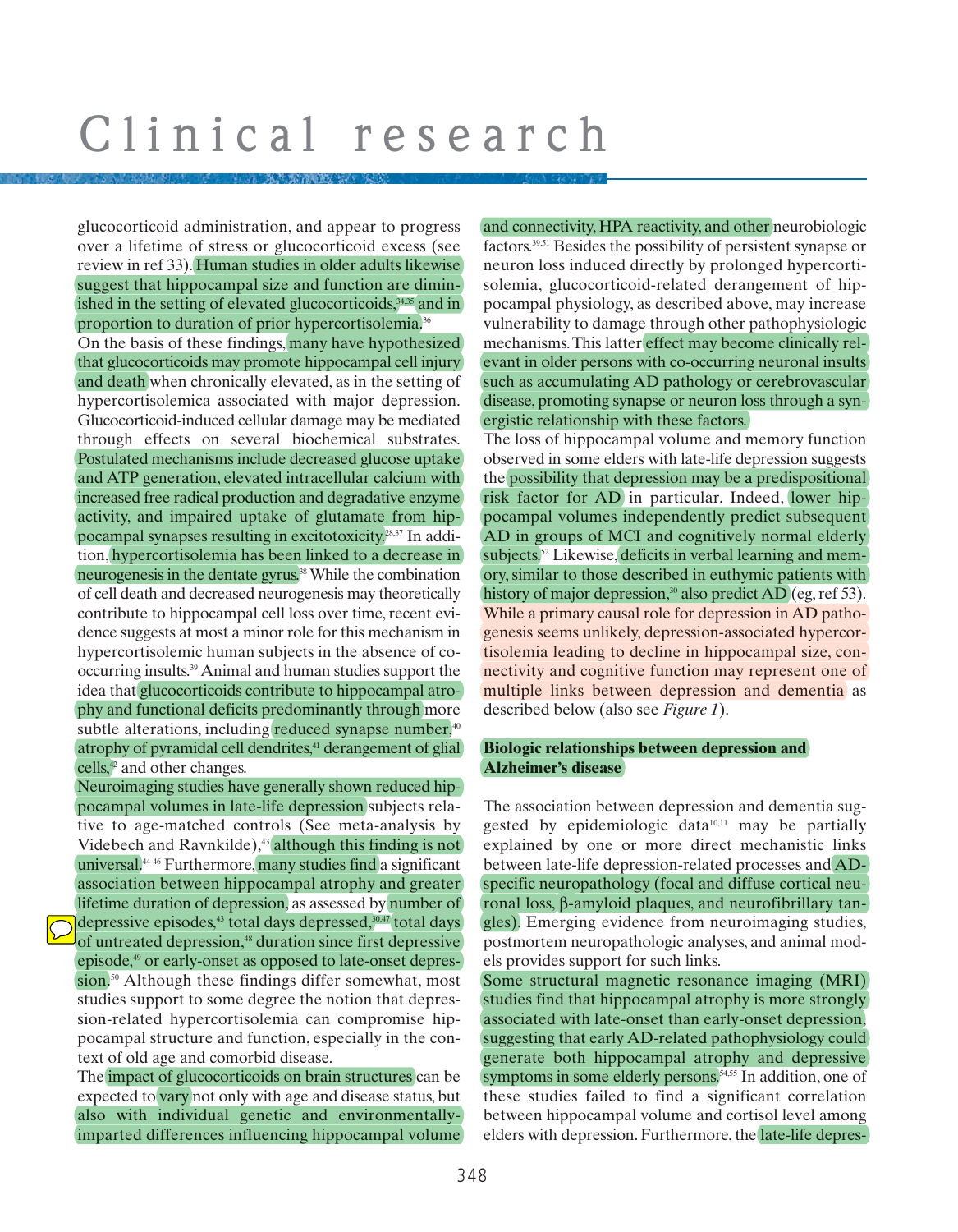sion subjects showed persistent memory and cognitive impairment at 6-month follow-up despite effective treatment of mood symptoms and normalization of cortisol levels.55 All of these data are consistent with the idea that AD pathology is a major cause of hippocampal atrophy in some (but not all) individuals with late-life depression, and their depressive symptoms may represent prodromal AD.

Several recent animal and human studies suggest a possible direct pathophysiologic link between late-life depression and the neuropathologic hallmarks of AD. Postmortem studies report greater hippocampal amyloid plaque and neurofibrillary tangle pathology in AD patients with lifetime history of depression compared with those without such history,<sup>56</sup> and more severe cortical neurofibrillary tangle pathology in the brains of AD subjects who suffered from comorbid depression.<sup>57</sup> The hippocampal findings, combined with the observation of marked hippocampal neurofibrillary pathology early in the course of AD,<sup>58,59</sup> provoke speculation that depression-associated hypercortisolemia may facilitate AD pathogenesis by rendering hippocampal neurons and glia vulnerable to toxic insults, as discussed in the previous section.

Neurobiologic interaction or overlap between late-life depression and AD is further suggested by the discovery of glial changes consistent with a CNS inflammatory process in both older depressed individuals (eg, ref 60) and those with neurodegenerative diseases such as AD.<sup>61</sup> The prolonged hypercortisolemia associated with both diseases may partially account for these findings, as glucocorticoids can induce proinflammatory changes within the CNS.<sup>62</sup>

Overall, these findings provide associational evidence for a link between late-life depression and AD, yet offer little insight into whether depression history may act as a true etiologic risk factor for AD, or, conversely, whether late-life depression arises secondary to ADrelated neuropathologic changes. However, two recent animal studies suggest the existence of a direct mechanistic link between hypercortisolemic depression and AD pathology.

Green and colleagues $63$  found dexamethasone administration increased β-amyloid production in a transgenic mouse model of AD, and traced this effect to increased expression of amyloid precursor protein and the β-secretase enzyme. This group also found increased tau aggregation within neuronal cell bodies and dendrites of dexamethasone-treated animals. Kang and colleagues<sup>64</sup> demonstrated increased hippocampal interstitial β-amyloid levels in another mouse model of AD following acute restraint or chronic isolation stress.This finding was reproduced through direct infusion of CRH into the hippocampus, and blocked by pretreatment with CRH antagonists.

In conclusion, diverse findings from structural MRI and human or animal histopathologic studies suggest a direct relationship between late-life depression and AD-specific pathology. Reports of a cross-sectional association between later age of depression onset and hippocampal atrophy54,55 support the notion that early AD-related pathophysiology is causing depressive symptoms in these study groups and correlate with epidemiologic reports of elevated dementia risk in subjects with depression onset in the recent versus distant past (eg, refs 19,20). Conversely, postmortem AD studies suggest an association between more severe plaque and tangle pathology and lifetime depression history preceding AD diagnosis,<sup>56</sup> offering support for the idea that prior depression is a true, etiologic risk factor for AD, as suggested by other epidemiologic data (eg, ref 11). Furthermore, both stress and exogenous glucocorticoids increase β-amyloid production in rodent models of AD, consistent with a direct biologic role of human depression in AD pathogenesis. These disparate hypothesized relationships are not exclusive of one another. Given the tremendous heterogeneity of late-life depression, various dementia pathologies, and the other clinical or subclinical disease inevitably present in older individuals, depressive symptoms should be expected to bear an inconsistent relationship with cognitive decline, dementia in general, and AD specifically. Such symptoms in a given elderly individual may potentially represent either prodromal AD, or an independent process interacting with AD-related pathophysiology.As discussed in this manuscript, depression may furthermore contribute to cognitive decline and AD through glucocorticoid-related hippocampal toxicity and interrelationships with other types of pathology such as vascular disease.

### **Role of vascular disease in late-life depression, cognitive decline, and dementia**

Substantial data exist showing an association between latelife depression and cerebrovascular changes. In separate reports, Alexopoulos<sup>65</sup> and Krishnan<sup>66</sup> pointed to the then-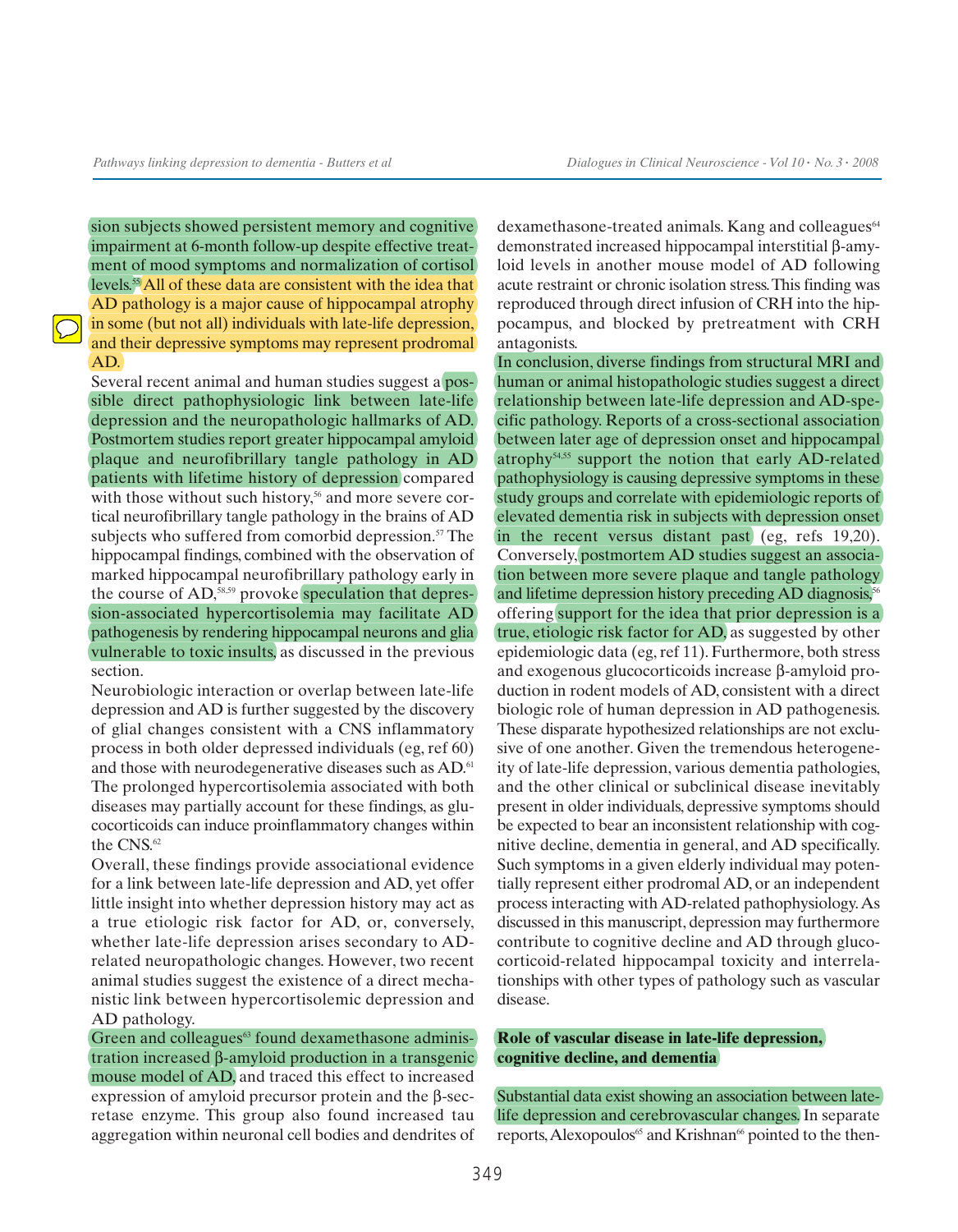nascent evidence that a subgroup of individuals with latelife depression showed evidence of cerebrovascular changes.Alexopoulos coined the term "vascular depression," positing that a subgroup of individuals experience disruption of prefrontal systems that mediate both mood and executive functions, by either single vascular lesions or accumulation of lesions.The concept of vascular depression has subsequently been supported and expanded by a growing literature. Depression and vascular disease display an interesting bidirectional relationship. Depression increases risk for first-ever myocardial infarction (MI) and stroke, and has been shown to predict worse outcomes in a wide range of concurrent vascular disease states (reviewed in ref 67). Notably, clinical diagnosis of major depression confers significant relative risk for MI,<sup>68</sup> stroke,<sup>69</sup> and post-MI cardiac mortality.<sup>70,71</sup> Moreover, major depression confers greater relative risk than diagnosis of dysthymia or indices of self-reported depressive symptoms, suggesting a possible dose-response relationship between severity of depressive illness and excess cardiovascular risk.<sup>67</sup>

Diverse mechanisms have been proposed to explain the link between prior depression and subsequent vascular disease.67,72,73 Depressed individuals exhibit poor treatment compliance and other behaviors such as smoking, substance abuse, and inactivity, which may cause or worsen comorbid disease. Depression is also associated with systemic physiologic derangements which may contribute to vascular pathology. As mentioned above, HPA axis dysregulation with hypercortisolemia is common in depressed individuals. Elevated cortisol levels independently predict several features of the metabolic syndrome including abdominal obesity, low high-density lipoprotein (HDL) levels, and hypertriglyceridemia.74 They disrupt normal endothelial function<sup>75</sup> and may contribute over time to the development of hypertension in some cases.<sup>76,77</sup> Depressed subjects with coronary artery disease (CAD) exhibit autonomic dysfunction with decreased heart rate variability,<sup>78</sup> a condition that likely predisposes to both cardiac arrhythmias and episodic hypoperfusion. Depressed individuals with and without CAD show greater baseline platelet activation than nondepressed control subjects,<sup>79-82</sup> suggesting greater susceptibility to thromboembolic events. Finally, cross-sectional studies have linked depression to elevations in proinflammatory cytokines.<sup>83</sup> While the causal relationship between such immunologic changes and depression is unknown, a similar proinflammatory cytokine shift is observed in atherosclerotic and thromboembolic disease

states.<sup>84</sup> C-reactive-protein is directly atherogenic, and high levels of several proinflammatory cytokines have been found to predict cardiovascular events.<sup>85,86</sup>

In a reciprocal fashion, many acute and chronic vascular disease states may promote depression. MI and stroke substantially increase risk for depression during the immediate postacute period, with depressive symptoms reported in 25% to 50% of individuals (reviewed in ref 67). One study comparing cumulative 1-year incidence of major and minor depression immediately following stroke or MI found no difference between these groups.87 This finding suggests that the loss of specific neuronal populations is less important than more global postischemic vascular or inflammatory mechanisms in the pathogenesis of poststroke depression. Accordingly, depression is more frequent and severe in vascular dementia than AD,<sup>88</sup> despite widespread neuronal loss in both dementia syndromes. Studies of individuals with chronic cardiovascular diseases show that diabetes mellitus (see meta-analysis in ref 89) and CAD,<sup>90</sup> each approximately double risk for depression. Many but not all studies of older subjects indicate a longitudinal association between vascular disease/risk and subsequent depression. Several prospective studies in elderly subjects report that clusters of cardiovascular risk factors or pre-existing CAD independently predict incident depression, while at least one large prospective study found no relationship between an index of generalized atherosclerosis and incident depression.91 In old age, the observed association between vascular disease and depression may be attenuated by the fact that persons with severe or long-standing disease of either type incur substantial morbidity and mortality. Surviving individuals with significant vascular or depressive pathology might actually be expected to possess protective biopsychosocial factors which interrupt the positive bidirectional relationship described above.

Strong supporting evidence for the notion that vascular disease contributes to late-life depression comes from structural MRI studies showing a robust association between ischemic brain lesions and depression diagnosis or selfreported symptoms in older persons.<sup>92</sup> Large communitybased studies have demonstrated independent cross-sectional relationships between late-life depression and small basal ganglia lesions<sup>93</sup> and white matter abnormalities visualized as hyperintense regions on T2-weighted MRI  $(WMHs)$  in deep or subcortical areas. $44,95$  Longitudinal studies suggest white matter changes may both predate and independently predict late-life depression.<sup>96,97</sup>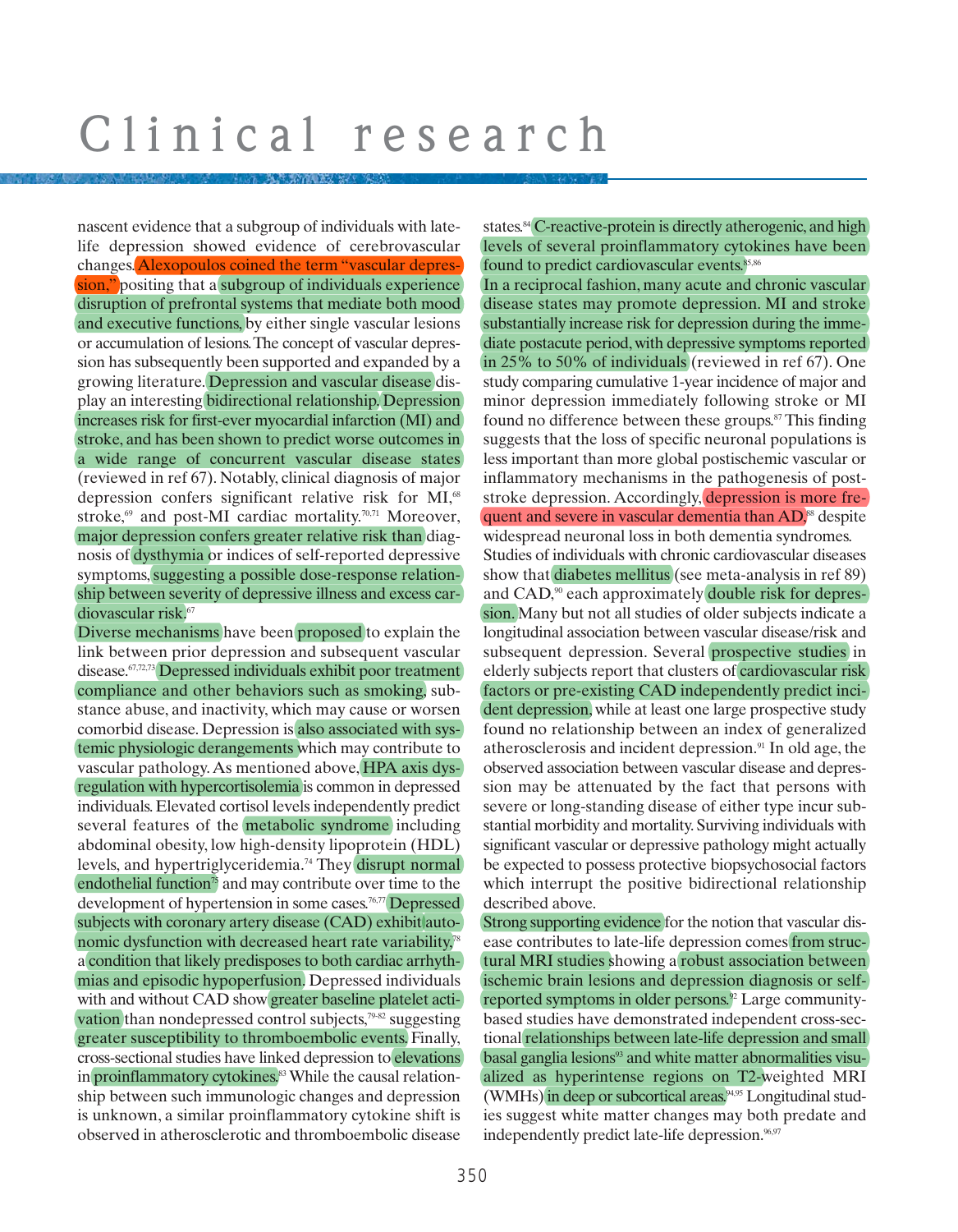The ischemic etiology of WMHs is suggested by several lines of evidence, including post-mortem histopathologic studies in patients with late-life depression<sup>98,99</sup> and in the general population, correlating WMHs with both evidence of cerebrovascular disease<sup>100,101</sup> and systemic hypotensive,<sup>102</sup> or hypoxemic disease.<sup>101,103</sup>

Ischemic damage to frontostriatal brain regions may explain the executive dysfunction, psychomotor slowing and resistance to treatment common in late-life depression.<sup>104</sup> The few studies examining WMHs and cognition in late-life depression have found associations with psychomotor slowing,105,106 memory, language, and executive functioning.107,108 The relationship between WMHs and executive function may be particularly strong in individuals with late-onset depression.<sup>106,109,110</sup>Taken together, these studies suggest a relationship among late-onset depression, ischemic WMHs (especially in the frontostriatal region) and executive dysfunction, raising the possibility that ischemic structural changes in the brain are a common etiologic factor of both the depression and the associated cognitive dysfunction.

The cognitive impairment related to this ischemic damage may be severe enough to culminate in a clinical diagnosis of dementia.Vascular dementia, alone or in combination with AD, occurs at high prevalence in the population (up to 44% of all dementia).<sup>111</sup> In accordance with the bidirectional relationship described here, prior depression independently predicts subsequent vascular dementia (OR  $=2.15^{112}$ ) and individuals with late-life depression who develop clinical AD have high rates of cerebrovascular pathology upon postmortem examination.<sup>1</sup> Indeed, prospective community-based studies report associations between baseline systemic vascular disease/risk and both higher rates of incident AD,<sup>113</sup> and more rapid cognitive decline in established AD.114 Moreover, rapid progression of cerebrovascular disease as inferred from serial MRI predicts subsequent dementia diagnosis.115

In sum, mounting evidence suggests factors associated with late-life depression may predispose to persistent cognitive impairment and dementia. Plausible moderators of this relationship include glucocorticoid-related hippocampal damage, an interaction between depression and AD neuropathology, and increased vascular disease, but the potential importance of other factors (eg, neurotransmitter and immunologic abnormalities) cannot be excluded. Moreover, in reality there appear to be abundant interactions between the three distinct links described here and depicted in *Figure 1*. Hypertension, for instance, is associated with diminished regional cerebral blood flow in the hippocampus and related limbic and paralimbic structures of cognitively normal older adults. Furthermore, MRI assessments of cerebrovascular disease independently predict hippocampal atrophy.<sup>116</sup> Together these findings suggest ischemic and inflammatory insults related to cerebrovascular disease may affect the same neuronal populations endangered by hypercortisolemia and AD. It is conceivable that hippocampal insults related to vascular disease, hypercortisolemic depression or prodromal AD which are insufficient to cause significant cellular damage or death by themselves may produce cell death through synergistic interaction with co-occurring insults. In the context of neurodegenerative disease, cerebral ischemia may contribute to cell death outside the hippocampus, as suggested by an independent association between WMH volume and cortical grey matter atrophy in AD.117 Notably, plasma levels of β-amyloid predict the extent of ischemic white matter damage in MCI and AD,<sup>118</sup> suggesting a reciprocal interaction between cerebrovascular and AD pathophysiology.Together these examples suggest that particular combinations of insults arising from different pathophysiologies may play a crucial role in promoting cognitive decline and progressive dementia subsequent to depression, an effect related to extensive crosstalk between links and synergism of insults at the cellular level. Clearly, many factors influence the impact a particular risk or disease factor will have on expression of dementia. In the following section, we describe how the concepts of brain and cognitive reserve can be used to explain this multifactorial process and account for the highly variable clinical course, cognitive course and neuropathology associated with late-life depression.

### **Brain and cognitive reserve: the final common pathway linking depression to dementia**

Brain and cognitive reserve are often used interchangeably, but in fact, have subtle but distinct differences in meaning.119 Nevertheless, either may account equally well for the relationship between depression and dementia. The concept of brain reserve capacity, first proposed by Satz $120$  varies across individuals such that those with greater neuronal redundancy are able to tolerate more *cell* loss than those with less redundancy, before manifesting clinical symptoms. The concept of redundancy refers to the notion that circuits contain more than the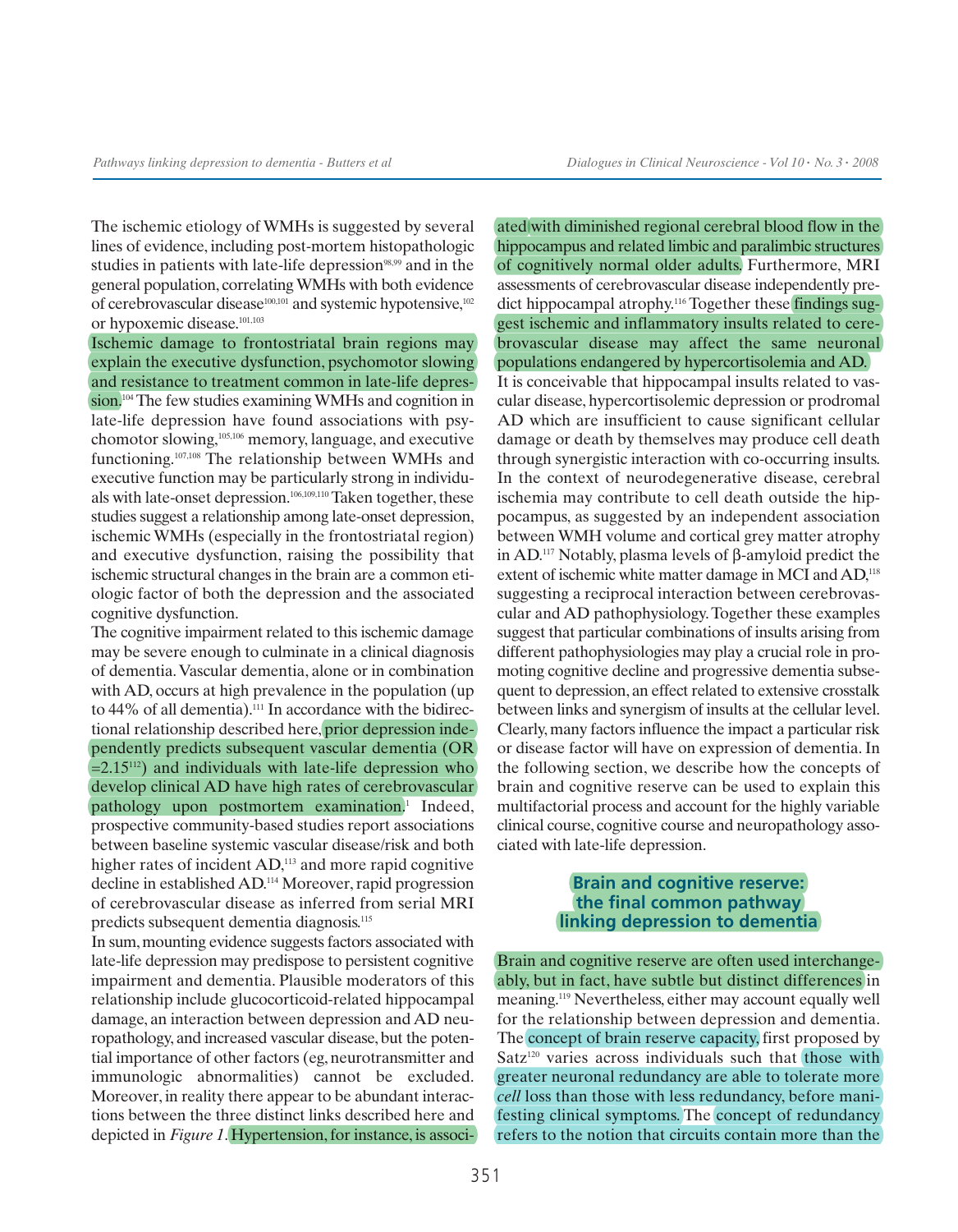minimum number of neurons needed to perform an operation. Redundancy is evident when individuals incur substantial neuronal loss before the appearance of clinical symptoms. Thus, brain reserve capacity posits that individual differences in neural redundancy translate into differences in thresholds for vulnerability to or protection from clinical symptoms after brain damage.The concept of cognitive reserve developed by Stern (eg, refs 121,122) is similar but rather than being based on differences in brain size or neuronal count, emphasizes differences in the efficiency or manner in which tasks are performed or information is processed.

Both brain reserve and cognitive reserve explain the role of risk and protective factors for cognitive impairment (including progressive decline into dementia), associated with brain damage. For example, higher educational attainment, larger head size, larger brain volume,123 social engagement, $124$  physical activity, $125$  and leisure cognitive activity<sup>126,127</sup> may result in greater redundancy and/or efficiency and therefore reserve, thereby offering protection against exhibiting clinical symptoms of dementia. Similarly, lower levels of these protective factors may reduce neuronal or functional redundancy leading to earlier dementia symptom onset for a given level of CNS damage.

While certain mechanisms may alter an individual's risk to develop (or change the rate of development of) ADrelated pathology (eg, β-amyloid deposition), other mechanisms alter the strength of association between these biological changes and the time to develop clinical disease. We propose that depression alters an individual's risk of cognitive dysfunction, shortening the latent period between the development of AD neuropathology and the onset of clinical dementia, thus increasing the incidence and prevalence of AD among older adults with depression.

#### *Proposed multiple pathways model*

We propose that the reserve threshold theory is the key explanatory mechanism behind the late-life depression/dementia association. That is, through a number of processes (several described here), depression injures neurons, thus lowering reserve such that cognitive impairment is expressed earlier and/or more frequently than it would otherwise.As depicted in *Figure 1*, depression is linked to vascular disease, especially in the frontostriatal area. Depression also is linked to elevated glucocorticoid production, as well as amyloid deposition and neurofibrillary formation, each of which may lead to hippocampal injury. Each of these processes adds to the total brain injury burden, lowering reserve and vulnerability to express cognitive impairment.

These links and processes are not mutually exclusive; many are likely synergistic, so that they act to varying degrees across groups of individuals.This accounts for the substantial heterogeneity of the mood disorder and the presence (or absence) of a cognitive disorder and its clinical course. For example, it is possible that the diminished hippocampal volume identified in group studies could be the result of more than one underlying process. Individuals with early-onset, recurrent depression may have hippocampal volume loss due to the repeated stress associated with multiple depressive episodes. Many individuals with later-onset depression may be in the prodromal stage of AD, their hippocampi having already sustained substantial neuronal injury due to cumulative AD neuropathology.

There may be additional pathologic processes, independent of depression, which can affect cognition. For example, amyloid plaques and neurofibrillary tangles commonly accumulate in aging brains,<sup>123,128-130</sup> and it is likely that in some cases AD pathology represents an independent, co-occurring process (ie, depression is the first manifest symptom of AD). Vascular disease accompanying AD pathology in the absence of depression, promotes cognitive decline and an earlier expression of dementia (eg, refs 111-115,131). In fact, the growing evidence that AD and cerebrovascular pathology co-occur with high frequency has led some to conclude that the strict distinction between AD and vascular dementia is artificial.<sup>131</sup> Social isolation, $124$  physical inactivity, $125$  and lack of leisure cognitive activity126,127 may result in lowered reserve and therefore confer additional risk for exhibiting clinical symptoms of dementia. Moreover, late-life depression frequently occurs in the context of chronic medical illness, and major organ system dysfunction is frequently associated with cognitive impairment,<sup>132</sup> acting to further lower reserve.

Thus, each of the processes mentioned above and depicted in *Figure 1*, independently adds to the total brain injury burden, lowers reserve, and strengthens the association between the neurodegenerative process and the clinical change in cognitive functions.We believe that this explanation underlies the relationship between latelife depression and dementia in general, and AD in par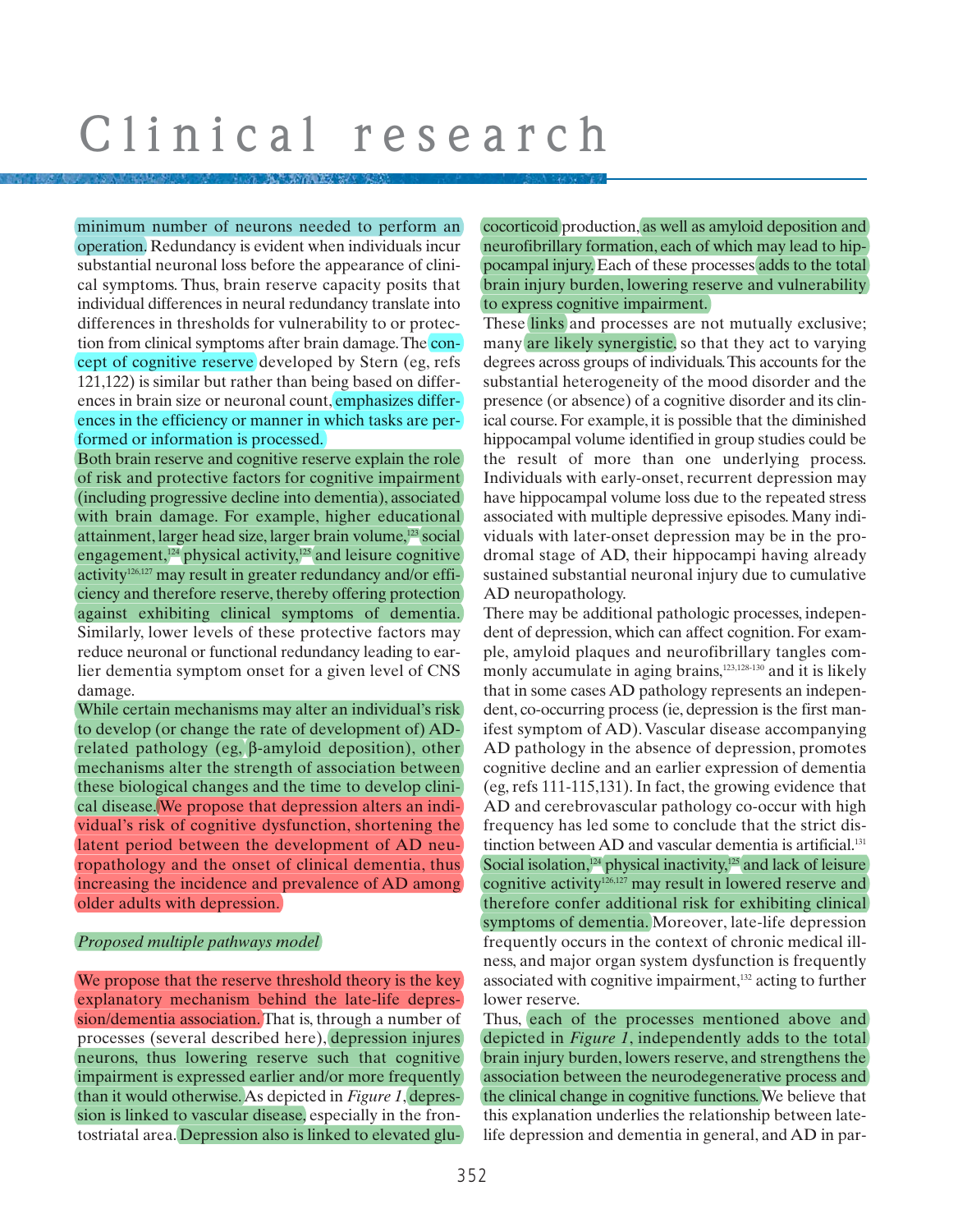ticular (see *Figure 1*).This conceptualization de-emphasizes the importance of the distinctions between early and late-onset depression and the relative risk for AD vs vascular dementia in the context of late-life depression.The cognitive outcome of any given individual who has late-life depression depends largely on the predominance or particular mix of pathophysiology in that individual.The additive or synergistic effects of vascular disease, glucocorticoid-related brain injury, and intrinsic AD pathophysiology are reflected in the empirical findings of heterogeneous neuropathology in late-life depression and dementia.1 This framework, by focusing on the key concept of reserve threshold, delineates testable (and falsifiable) links between depression and subsequent dementia.

*Figure 2* depicts various pathways through which the key processes outlined in *Figure 1* may lead to the heterogeneous cognitive and disease outcomes reported in the literature.The pathways include (in order of figure presentation): (i) Individuals who develop depression at any point

in their lives, sustain minimal or no depression-related neuropathology (eg, glucocorticoid neurotoxicity), and who have stable, normal cognitive functioning; (ii) Individuals who develop depression at any point and who experience depression-related neuropathology that results in MCI that is stable (unless they experience additional depressive episodes); (iii) Individuals who accumulate AD neuropathology over many years and who develop late-life depression (related or unrelated to AD pathology), that lowers brain reserve capacity, and results in expression of MCI earlier than otherwise would be the case, and given the underlying neuropathology, progress to AD; (iv) Individuals who accumulate AD neuropathology over many years along with co-occurring cerebrovascular disease, which damages the frontostriatal circuitry, leading to late-life depression. The total neuropathologic burden, combined with depressed mood, lowers brain reserve capacity, leads to expression of MCI (eg, memory and executive dysfunction) earlier than otherwise would be the case, and, given the underlying neuropathology, progresses to



Figure 2. Pathways linking depression to predominant cognitive outcomes. MCI, mild cognitive impairment; AD, Alzheimer's disease; CVD, cerebrovascular disease.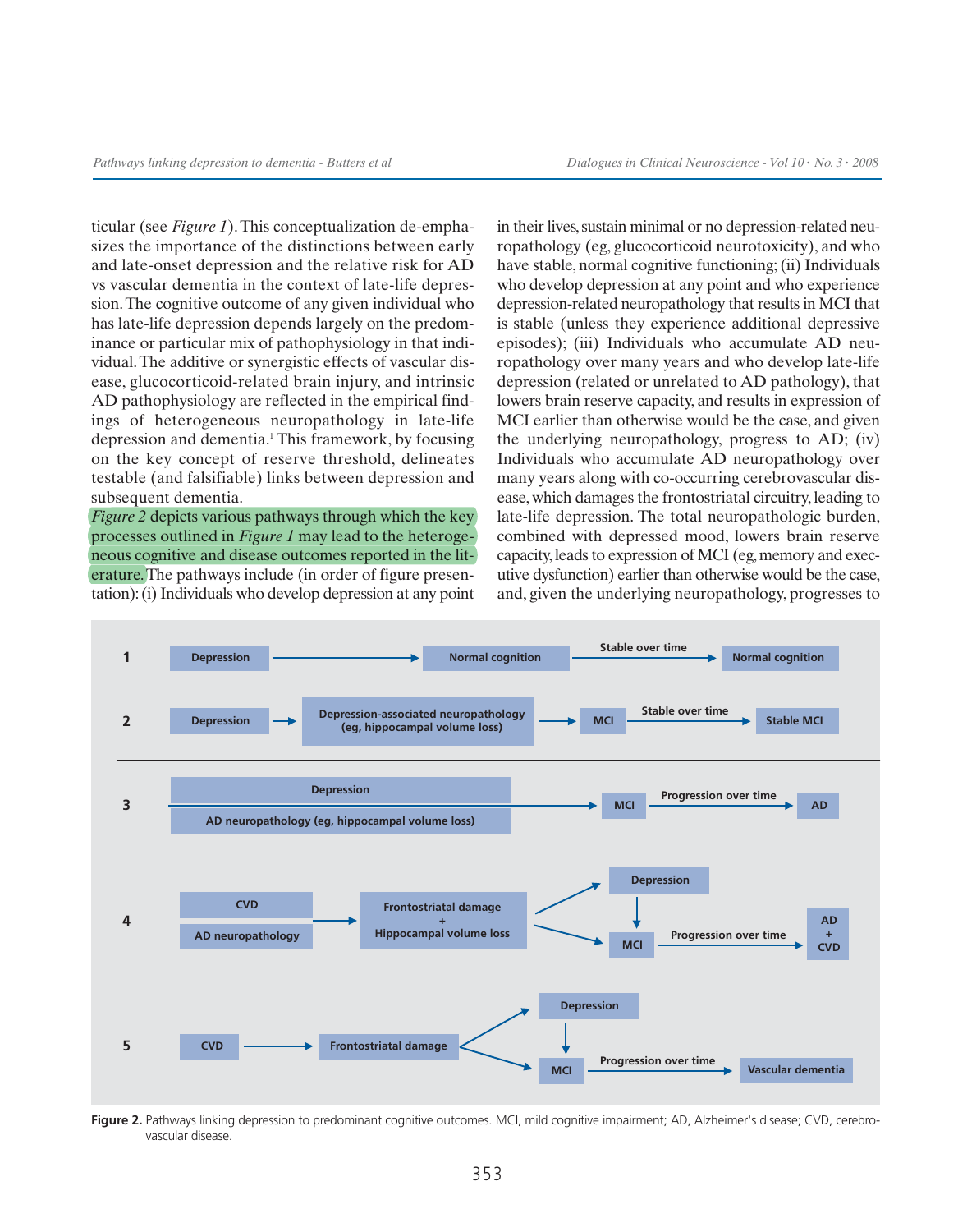AD along with co-occurring cerebrovascular disease; and (v) Individuals who develop cerebrovascular disease (with variable neuropathologic burden), that damages the frontostriatal circuitry, leading to late-life depression and MCI (eg, executive dysfunction), that will follow the course of the underlying cerebrovascular disease. Based on the weight of the findings in the published literature and consistent with our model depicted in *Figure 1*, we suggest that Pathway #4 *(Figure 2)* leading to AD with co-occurring cerebrovascular disease is the most frequently occurring pathway among individuals with late-onset depression.

### *Vías que relacionan la depresión de aparición tardía con el deterioro cognitivo persistente y la demencia*

*Existe una fuerte asociación entre la depresión de aparición tardía, el deterioro cognitivo, la enfermedad cerebrovascular y los desarrollos cognitivos desfavorables, incluyendo la demencia progresiva, especialmente la Enfermedad de Alzheimer. Aunque la evidencia de las neuroimágenes sugiere que la enfermedad cerebrovascular tiene un papel preponderante, parece que la depresión por sí misma también puede conferir un riesgo considerable para el desarrollo de la Enfermedad de Alzheimer. Ha sido difícil conciliar en los pacientes con depresión de aparición tardía las relaciones entre los marcados cambios cerebrovasculares, otras anormalidades estructurales, formas específicas de la disfunción cognitiva y el aumento del riesgo para desarrollar la Enfermedad de Alzheimer. Los variados hallazgos sugieren que probablemente existen múltiples caminos para los desarrollos cognitivos desfavorables. Nosotros presentamos un esquema que resume múltiples vínculos etiológicos no mutuamente excluyentes entre la depresión, el deterioro cognitivo y el decaimiento progresivo, incluyendo la demencia. Es importante considerar que el modelo puede ser aprobado o refutado. A futuro, la utilización de modelos como éste para dar cuenta de las investigaciones debería acelerar la adquisición de conocimientos sobre la relación entre depresión y demencia que pueda ser útil para la prevención de la demencia y para monitorear el impacto del tratamiento de la depresión en el estado clínico y en el curso de la enfermedad.*

Understanding the pathways through which individuals with late-life depression develop progressive dementia in general, and AD in particular, is critical as novel treatment may prevent, forestall, or slow cognitive and/or disease progression. ❏

This work was supported in part by USPHS grants R01 MH072947, P50 AG05133, P50 MH071944, R37/R01 MH43832 and T32MH19986. We would like to thank several colleagues with whom we have discussed many of the topics discussed in this manuscript. These individuals at the University of Pittsburgh include Mary Ganguli, Ari Gildengers, Robert Nebes, Robert Sweet and Ellen Whyte, and those at other universities include Rishi Bhalla, Gwenn Smith, David Steffens, Alan Thomas, George Alexopoulos, John O' Brien, and Yvette Sheline.

## *Liens entre la dépression du sujet âgé et le déficit cognitif persistant et la démence*

*Il existe une forte association entre la dépression du sujet âgé, le déficit cognitif, la maladie cérébrovasculaire et les faibles performances cognitives, incluant la démence progressive, et en particulier la maladie d'Alzheimer. Alors que la neuro-imagerie est en faveur d'un rôle majeur de la maladie cérébrovasculaire, la dépression seule pourrait représenter un risque substantiel de développer une maladie d'Alzheimer. Il est difficile de trouver un lien chez les sujets âgés atteints de dépression entre les modifications cérébrovasculaires marquantes, les autres anomalies structurales, les formes spécifiques de dysfonction cognitive et un risque augmenté de développer cette maladie. L'existence de résultats variés laisse supposer que les voies menant aux faibles performances cognitives sont nombreuses. Cet article présente divers liens étiologiques, non exclusifs mutuellement, entre la dépression, le déficit cognitif et le déclin progressif, y compris la démence. Il faut noter que ce modèle est à la fois testable et réfutable. En outre, l'utilisation de ce type de modèles, qui enrichissent la recherche, devrait accélérer l'acquisition des connaissances sur les liens dépression/démence, ce qui pourrait être utile à la prévention de la démence, surveillant l'effet du traitement de la dépression sur l'état clinique et l'évolution de la maladie.*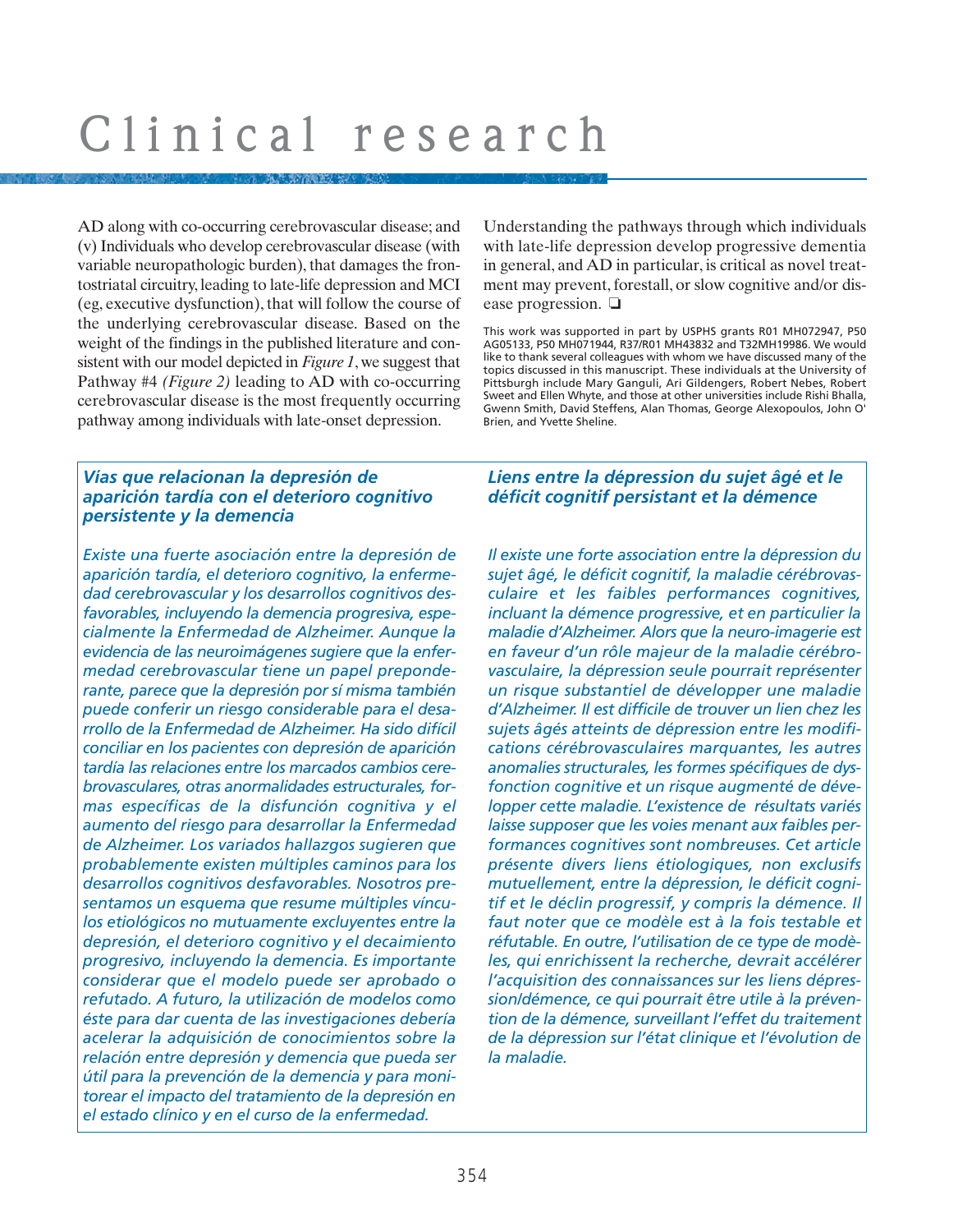#### **REFERENCES**

**1.** Sweet RA, Hamilton RL, Butters MA, et al. Neuropathologic correlates of late-onset major depression. *Neuropsychopharmacology*. 2004;29:2242- 2250.

**2.** Butters MA, Whyte EM, Nebes RD, et al. The nature and determinants of neuropsychological functioning in late-life depression. *Arch Gen Psychiatry*. 2004;61:587-595.

**3.** Sheline YI, Barch DM, Garcia K, et al. Cognitive function in late life depression: relationships to depression severity, cerebrovascular risk factors and processing speed. *Biol Psychiatry*. 2006;60:58-65.

**4.** Butters MA, Bhalla RK, Mulsant BH, et al. Executive functioning, illness course, and relapse/recurrence in continuation and maintenance treatment of late-life depression: Is there a relationship? *Am J Geriatr Psychiatry*. 2004;12:387-394.

**5.** Nebes RD, Butters MA, Mulsant BH, et al. Decreased working memory and processing speed mediate cognitive impairment in geriatric depression. *Psychol Med*. 2000;30:679-691.

**6.** Murphy CF, Alexopoulos GS. Longitudinal association of initiation/perseveration and severity of geriatric depression. *Am J Geriatr Psychiatry*. 2004;12:50-56.

**7.** Nebes RD, Pollock BG, Houck PR, et al. Persistence of cognitive impairment in geriatric patients following antidepressant treatment: a randomized, double-blind clinical trial with nortriptyline and paroxetine. *J Psychiatr Res*. 2003;37:99-108.

**8.** Paradiso S, Lamberty GJ, Garvey MJ, Robinson RG. Cognitive impairment in the euthymic phase of chronic unipolar depression. *J Nerv Ment Dis*. 1997;185:748-754.

**9.** Bhalla RK, Butters MA, Mulsant BH, et al. Persistence of neuropsychologic deficits in the remitted state of late-life depression. *Am J Geriatr Psychiatry*. 2006;14:419-427.

**10.** Jorm AF. History of depression as a risk factor for dementia: an updated review. *Aust N Z J Psychiatry*. 2001;35:776-781.

**11.** Ownby RL, Crocco E, Acevedo A, John V, Loewenstein D. Depression and risk for Alzheimer disease: systematic review, meta-analysis, and metaregression analysis. *Arch Gen Psychiatry*. 2006;63:530-538.

**12.** Ganguli M, Du Y, Dodge HH, Ratcliff GG, Chang CC. Depressive symptoms and cognitive decline in late life: a prospective epidemiological study. *Arch Gen Psychiatry*. 2006;63:153-160.

**13.** Chen P, Ganguli M, Mulsant BH, DeKosky ST. The temporal relationship between depressive symptoms and Alzheimer's disease: a community-based prospective study. *Arch Gen Psychiatry*. 1999;56:261-266.

**14.** Barnes DE, Alexopoulos GS, Lopez OL, Williamson JD, Yaffe K. Depressive symptoms, vascular disease, and mild cognitive impairment: findings from the Cardiovascular Health Study. *Arch Gen Psychiatry*. 2006;63:273-279.

**15.** Kessing LV, Andersen PK. Does the risk of developing dementia increase with the number of episodes in patients with depressive disorder and in patients with bipolar disorder? *J Neurol Neurosurg Psychiatry*. 2004;75:1662-1666.

**16.** Speck CE, Kukull WA, Brenner DE, et al. History of depression as a risk factor for Alzheimer's disease. *Epidemiology*. 1995;6:366-369.

**17.** Palsson S, Aevarsson O, Skoog I. Depression, cerebral atrophy, cognitive performance and incidence of dementia. Population study of 85-yearolds. *Br J Psychiatry*. 1999;174:249-253.

**18.** Geerlings MI, den HT, Koudstaal PJ, Hofman A, Breteler MM. History of depression, depressive symptoms, and medial temporal lobe atrophy and the risk of Alzheimer disease. *Neurology*. 2008;70:1258-1264.

**19.** Green RC, Cupples LA, Kurz A, et al. Depression as a risk factor for Alzheimer disease: the MIRAGE Study. *Arch Neurol*. 2003;60:753-759.

**20.** Steffens DC, Plassman BL, Helms MJ, Welsh-Bohmer KA, Saunders AM, Breitner JC. A twin study of late-onset depression and apolipoprotein E epsilon 4 as risk factors for Alzheimer's disease. *Biol Psychiatry*. 1997;41:851-856.

**21.** Wetherell JL, Gatz M, Johansson B, Pedersen NL. History of depression and other psychiatric illness as risk factors for Alzheimer disease in a twin sample. *Alzheimer Dis Assoc Discord*. 1999;13:47-52.

**22.** Godin O, Dufouil C, Ritchie K, et al. Depressive symptoms, major depressive episode and cognition in the elderly: the three-city study. *Neuroepidemiology*. 2007;28:101-108.

**23.** Lindsay J, Laurin D, Verreault R, Hebert R, Helliwell B, Hill GB, McDowell I. Risk factors for Alzheimer's disease: a prospective analysis from the Canadian Study of Health and Aging. *Am J Epidemiol*. 2002;156:445-453.

**24.** Mendez MF, Underwood KL, Zander BA, Mastri AR, Sung JH, Frey WH. Risk factors in Alzheimer's disease: a clinicopathologic study. *Neurology*. 1992;42:770-775.

**25.** Checkley S. The neuroendocrinology of depression and chronic stress. *Br Med Bull*. 1996;52:597-617.

**26.** Arana GW, Mossman D. The dexamethasone suppression test and depression. Approaches to the use of a laboratory test in psychiatry. *Neurol Clin*. 1988;6:21-39.

**27.** O'Brien JT, Ames D, Schweitzer I, Colman P, Desmond P, Tress B. Clinical and magnetic resonance imaging correlates of hypothalamic-pituitary-adrenal axis function in depression and Alzheimer's disease. *Br J Psychiatry.* 1996;168:679-687.

**28.** McEwen BS. Stress and the aging hippocampus. *Front Neuroendocrinol*. 1999;20:49-70.

**29.** Starkman MN, Gebarski SS, Berent S, Schteingart DE. Hippocampal formation volume, memory dysfunction, and cortisol levels in patients with Cushing's syndrome. *Biol Psychiatry*. 1992;32:756-765.

**30.** Sheline YI, Sanghavi M, Mintun MA, Gado MH. Depression duration but not age predicts hippocampal volume loss in medically healthy women with recurrent major depression. *J Neurosci*. 1999;19:5034-43.

**31.** Cereseto M, Reines A, Ferrero A, Sifonios L, Rubio M, Wikinski S. Chronic treatment with high doses of corticosterone decreases cytoskeletal proteins in the rat hippocampus. *Eur J Neurosci*. 2006;24:3354-3364.

**32.** Park CR, Zoladz PR, Conrad CD, Fleshner M, Diamond DM. Acute predator stress impairs the consolidation and retrieval of hippocampusdependent memory in male and female rats. *Learn Mem*. 2008;15:271-280. **33.** Kim JJ, Song EY, Kosten TA. Stress effects in the hippocampus: synaptic plasticity and memory. *Stress*. 2006;9:1-11.

**34.** Peavy GM, Lange KL, Salmon DP, et al. The effects of prolonged stress and APOE genotype on memory and cortisol in older adults. *Biol Psychiatry*. 2007;62:472-428.

**35.** Lee BK, Glass TA, McAtee MJ, Wand GS, Bandeen-Roche K, Bolla KI, Schwartz BS. Associations of salivary cortisol with cognitive function in the Baltimore memory study. *Arch Gen Psychiatry*. 2007;64:810-818.

**36.** Lupien SJ, de Leon M, De Santi S, et al. Cortisol levels during human aging predict hippocampal atrophy and memory deficits. *Nat Neurosci*. 1998;1:69-73.

**37.** Sapolsky RM. Glucocorticoids and hippocampal atrophy in neuropsychiatric disorders. *Arch Gen Psychiatry*. 2000;57:925-935.

**38.** Elder GA, De GR, Gama Sosa MA. Research update: neurogenesis in adult brain and neuropsychiatric disorders. *Mt Sinai J Med*. 2006;73:931-940. **39.** Miller DB, O'Callaghan JP. Aging, stress and the hippocampus. *Ageing Res Rev*. 2005;4:123-140.

**40.** Tata DA, Marciano VA, Anderson BJ. Synapse loss from chronically elevated glucocorticoids: relationship to neuropil volume and cell number in hippocampal area CA3. *J Comp Neurol*. 2006;498:363-374.

**41.** Fuchs E, Flugge G, Ohl F, Lucassen P, Vollmann-Honsdorf GK, Michaelis T. Psychosocial stress, glucocorticoids, and structural alterations in the tree shrew hippocampus. *Physiol Behav*. 2001;73:285-291.

**42.** Muller MB, Lucassen PJ, Yassouridis A, Hoogendijk WJ, Holsboer F, Swaab DF. Neither major depression nor glucocorticoid treatment affects the cellular integrity of the human hippocampus. *Eur J Neurosci*. 2001;14:1603-1612.

**43.** Videbech P, Ravnkilde B. Hippocampal volume and depression: a meta-analysis of MRI studies. *Am J Psychiatry*. 2004;161:1957-1966.

**44.** Ashtari M, Greenwald BS, Kramer-Ginsberg E, et al. Hippocampal/amygdala volumes in geriatric depression. *Psychol Med*. 1999;29:629-638.

**45.** Greenwald BS, Kramer-Ginsberg E, Bogerts B, et al. Qualitative magnetic resonance imaging findings in geriatric depression. Possible link between later-onset depression and Alzheimer's disease? *Psychol Med*. 1997;27:421-431.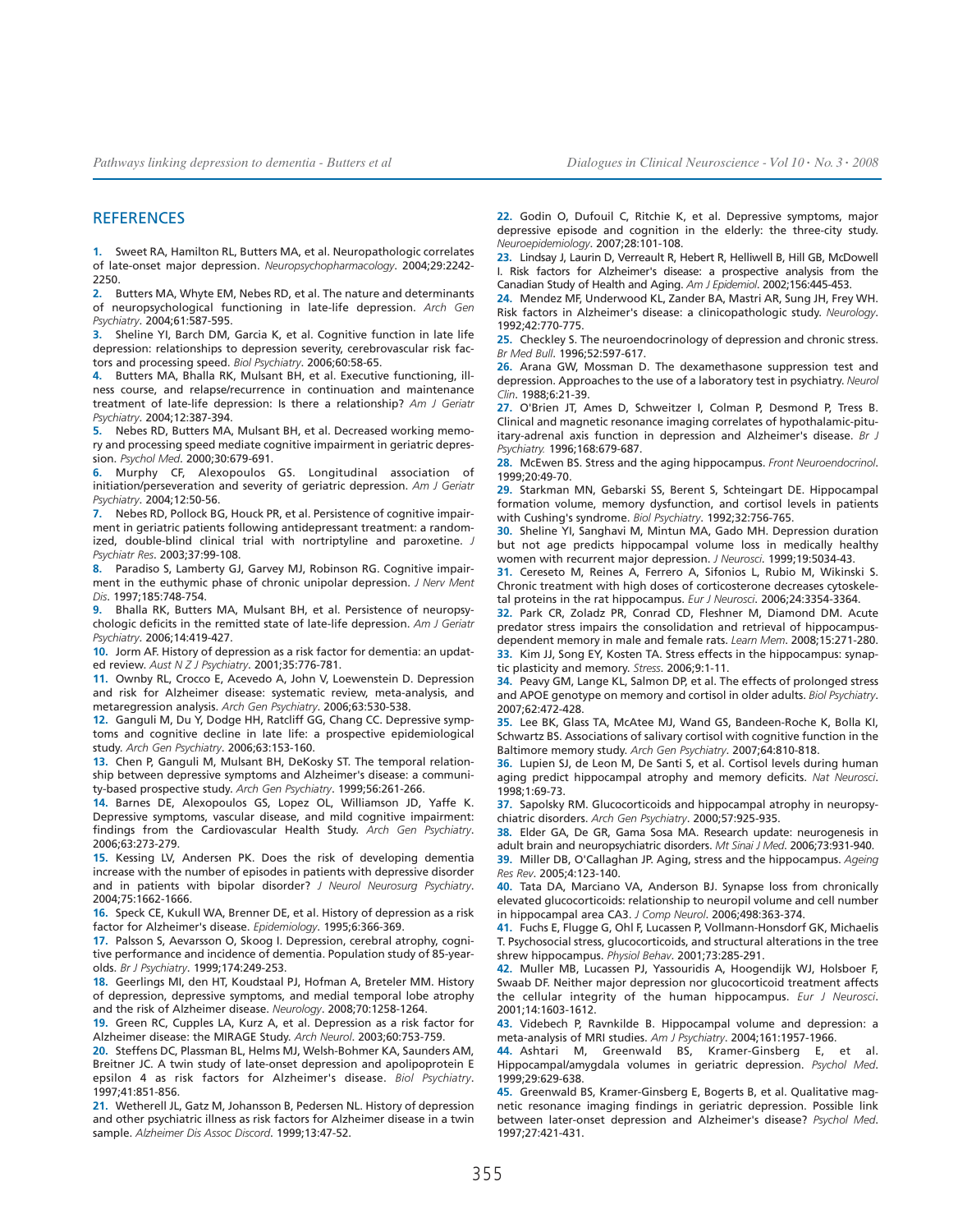**46.** Axelson DA, Doraiswamy PM, McDonald WM, et al. Hypercortisolemia and hippocampal changes in depression. *Psychiatry Res*. 1993;47:163-173. **47.** Sheline YI. Hippocampal atrophy in major depression: a result of depression-induced neurotoxicity? *Mol Psychiatry*. 1996;1:298-299.

**48.** Sheline YI, Gado MH, Kraemer HC. Untreated depression and hippocampal volume loss. *Am J Psychiatry*. 2003;160:1516-1518.

**49.** Bell-McGinty S, Butters MA, Meltzer CC, Greer PJ, Reynolds CF, Becker JT. Brain morphometric abnormalities in geriatric depression:Long-term neurobiologial effects of illness duration. *Am J Psychiatry*. 2002;159:1424-1427.

**50.** Janssen J, Hulshoff Pol HE, de Leeuw FE, et al. Hippocampal volume and subcortical white matter lesions in late life depression: comparison of early and late onset depression. *J Neurol Neurosurg Psychiatry*. 2007;78:638-640.

**51.** Lupien SJ, Maheu F, Tu M, Fiocco A, Schramek TE. The effects of stress and stress hormones on human cognition: implications for the field of brain and cognition. *Brain Cogn*. 2007;65:209-237.

**52.** Jack CR, Jr, Petersen RC, Xu YC, et al. Prediction of AD with MRI-based hippocampal volume in mild cognitive impairment. *Neurology*. 1999;52:1397-1403.

**53.** Tierney MC, Szalai JP, Snow WG, et al. A prospective study of the clinical utility of ApoE genotype in the prediction of outcome in patients with memory impairment [see comments]. *Neurology*. 1996;46:149-154.

**54.** Steffens DC, Byrum CE, McQuoid DR, et al. Hippocampal volume in geriatric depression. *Biol Psychiatry*. 2000;48:301-309.

**55.** Lloyd AJ, Ferrier IN, Barber R, Gholkar A, Young AH, O'Brien JT. Hippocampal volume change in depression: late- and early-onset illness compared. *Br J Psychiatry*. 2004;184:488-495.

**56.** Rapp MA, Schnaider-Beeri M, Grossman HT, et al. Increased hippocampal plaques and tangles in patients with Alzheimer disease with a lifetime history of major depression. *Arch Gen Psychiatry*. 2006;63:161-167. **57.** Rapp MA, Schnaider-Beeri M, Purohit DP, Perl DP, Haroutunian V, Sano

M. Increased neurofibrillary tangles in patients with Alzheimer disease with comorbid depression. *Am J Geriatr Psychiatry*. 2008;16:168-174.

**58.** Braak H, Braak E, Bohl J. Staging of Alzheimer-related cortical destruction. *Eur Neurol*. 1993;33:403-408.

**59.** Braak H, Braak E. Staging of Alzheimer's disease-related neurofibrillary changes. *Neurobiol Aging*. 1995;16:271-278.

**60.** Miguel-Hidalgo JJ, Baucom C, Dilley G, et al. Glial fibrillary acidic protein immunoreactivity in the prefrontal cortex distinguishes younger from older adults in major depressive disorder. *Biol Psychiatry*. 2000;48:861-873.

**61.** Mrak RE, Griffin WS. Common inflammatory mechanisms in Lewy body disease and Alzheimer disease. *J Neuropathol Exp Neurol*. 2007;66:683- 686.

**62.** Sorrells SF, Sapolsky RM. An inflammatory review of glucocorticoid actions in the CNS. *Brain Behav Immun*. 2007;21:259-272.

**63.** Green KN, Billings LM, Roozendaal B, McGaugh JL, LaFerla FM. Glucocorticoids increase amyloid-beta and tau pathology in a mouse model of Alzheimer's disease. *J Neurosci*. 2006;26:9047-9056.

**64.** Kang JE, Cirrito JR, Dong H, Csernansky JG, Holtzman DM. Acute stress increases interstitial fluid amyloid-beta via corticotropin-releasing factor and neuronal activity. *Proc Natl Acad Sci U S A*. 2007;104:10673-10678.

**65.** Alexopoulos GS, Meyers BS, Young RC, Campbell S, Silbersweig D, Charlson M. The "vascular depression" hypothesis. *Arch Gen Psychiatry*. 1997;54:915-922.

**66.** Krishnan KR, Hays JC, Blazer DG. MRI-defined vascular depression. *Am J Psychiatry*. 1997;154:497-501.

**67.** Thomas AJ, Kalaria RN, O'Brien JT. Depression and vascular disease: what is the relationship? *J Affect Disord*. 2004;79(1-3):81-95.

**68.** Pratt LA, Ford DE, Crum RM, Armenian HK, Gallo JJ, Eaton WW. Depression, psychotropic medication, and risk of myocardial infarction. Prospective data from the Baltimore ECA follow-up. *Circulation*. 1996;94:3123-3129.

**69.** Liebetrau M, Steen B, Skoog I. Depression as a risk factor for the incidence of first-ever stroke in 85-year-olds. *Stroke*. 2008;39:1960-1965.

**70.** Frasure-Smith N, Lesperance F, Talajic M. Depression and 18-month prognosis after myocardial infarction. *Circulation*. 1995;91:999-1005.

**71.** Frasure-Smith N, Lesperance F, Juneau M, Talajic M, Bourassa MG. Gender, depression, and one-year prognosis after myocardial infarction. *Psychosom Med*. 1999;61:26-37.

**72.** Lett HS, Blumenthal JA, Babyak MA, et al. Depression as a risk factor for coronary artery disease: evidence, mechanisms, and treatment. *Psychosom Med*. 2004;66:305-115.

**73.** Camus V, Kraehenbuhl H, Preisig M, Bula CJ, Waeber G. Geriatric depression and vascular diseases: what are the links? *J Affect Disord*. 2004;81:1-16.

**74.** Vogelzangs N, Suthers K, Ferrucci L, et al. Hypercortisolemic depression is associated with the metabolic syndrome in late-life. *Psychoneuroendocrinology*. 2007;32:151-159.

**75.** Mangos GJ, Walker BR, Kelly JJ, Lawson JA, Webb DJ, Whitworth JA. Cortisol inhibits cholinergic vasodilation in the human forearm. *Am J Hypertens*. 2000;13:1155-1160.

**76.** Al'Absi M, Arnett DK. Adrenocortical responses to psychological stress and risk for hypertension. *Biomed Pharmacother*. 2000;54:234-244.

**77.** Esler M, Eikelis N, Schlaich M, Lambert G, et al. Chronic mental stress is a cause of essential hypertension: presence of biological markers of stress. *Clin Exp Pharmacol Physiol*. 2008;35:498-502.

**78.** Taylor CB, Conrad A, Wilhelm FH, et al. Psychophysiological and cortisol responses to psychological stress in depressed and nondepressed older men and women with elevated cardiovascular disease risk. *Psychosom Med*. 2006;68:538-546.

**79.** Laghrissi-Thode F, Wagner W, Pollock BG, Johnson P, Finkel M. Abnormally elevated platelet factor 4 and b-thromboglobulin plasma levels in depressed patients with ischemic heart disease. *Biol Psychiatry*. 1997;42:290-295.

**80.** Schins A, Hamulyak K, Scharpe S, et al. Whole blood serotonin and platelet activation in depressed post-myocardial infarction patients. *Life Sci*. 2004;76:637-650.

**81.** Musselman DL, Tomer A, Manatunga AK, et al. Exaggerated platelet reactivity in major depression. *Am J Psychiatry*. 1996;153:1313-1317.

**82.** Musselman DL, Marzec U, Davidoff M, et al. Platelet activation and secretion in patients with major depression, thoracic aortic atherosclerosis, or renal dialysis treatment. *Depress Anxiety*. 2002;15:91-101.

**83.** Leonard BE. Inflammation, depression and dementia: are they connected? *Neurochem Res*. 2007;32:1749-1756.

**84.** Kim JS. Cytokines and adhesion molecules in stroke and related diseases. *J Neurol Sci*. 1996;137:69-78.

**85.** Kuo HK, Yen CJ, Chang CH, Kuo CK, Chen JH, Sorond F. Relation of Creactive protein to stroke, cognitive disorders, and depression in the general population: systematic review and meta-analysis. *Lancet Neurol*. 2005;4:371-380.

**86.** Kip KE, Marroquin OC, Shaw LJ, et al. Global inflammation predicts cardiovascular risk in women: a report from the Women's Ischemia Syndrome Evaluation (WISE) study. *Am Heart J*. 2005;150:900-906.

**87.** Aben I, Verhey F, Strik J, Lousberg R, Lodder J, Honig A. A comparative study into the one year cumulative incidence of depression after stroke and myocardial infarction. *J Neurol Neurosurg Psychiatry*. 2003;74:581-585.

**88.** Park JH, Lee SB, Lee TJ, et al. Depression in vascular dementia is quantitatively and qualitatively different from depression in Alzheimer's disease. *Dement Geriatr Cogn Disord*. 2007;23:67-73.

**89.** Anderson RJ, Freedland KE, Clouse RE, Lustman PJ. The prevalence of comorbid depression in adults with diabetes: a meta-analysis. *Diabetes Care*. 2001;24:1069-1078.

**90.** Hippisley-Cox J, Fielding K, Pringle M. Depression as a risk factor for ischaemic heart disease in men: population based case-control study. *BMJ*. 1998;316:1714-1719.

**91.** Vinkers DJ, Stek ML, Van der Mast RC, et al. Generalized atherosclerosis, cognitive decline, and depressive symptoms in old age. *Neurology*. 2005;65:107-112.

**92.** Hermann LL, LeMasurier M, Ebmeier KP. White matter hyperintensities in late life depression: a systematic review. *J Neurol Neurosurg Psychiatry*. 2007;79:619-624.

**93.** Steffens DC, Helms MJ, Krishnan KR, Burke GL. Cerebrovascular disease and depression symptoms in the cardiovascular health study. *Stroke*. 1999;30:2159-2166.

**94.** de Groot JC, de Leeuw FE, Oudkerk M, van Gijn GJ, Hofman A, Jolles J, Breteler MM. Cerebral white matter lesions and cognitive function: the Rotterdam Scan Study. *Ann Neurol*. 2000;47:145-151.